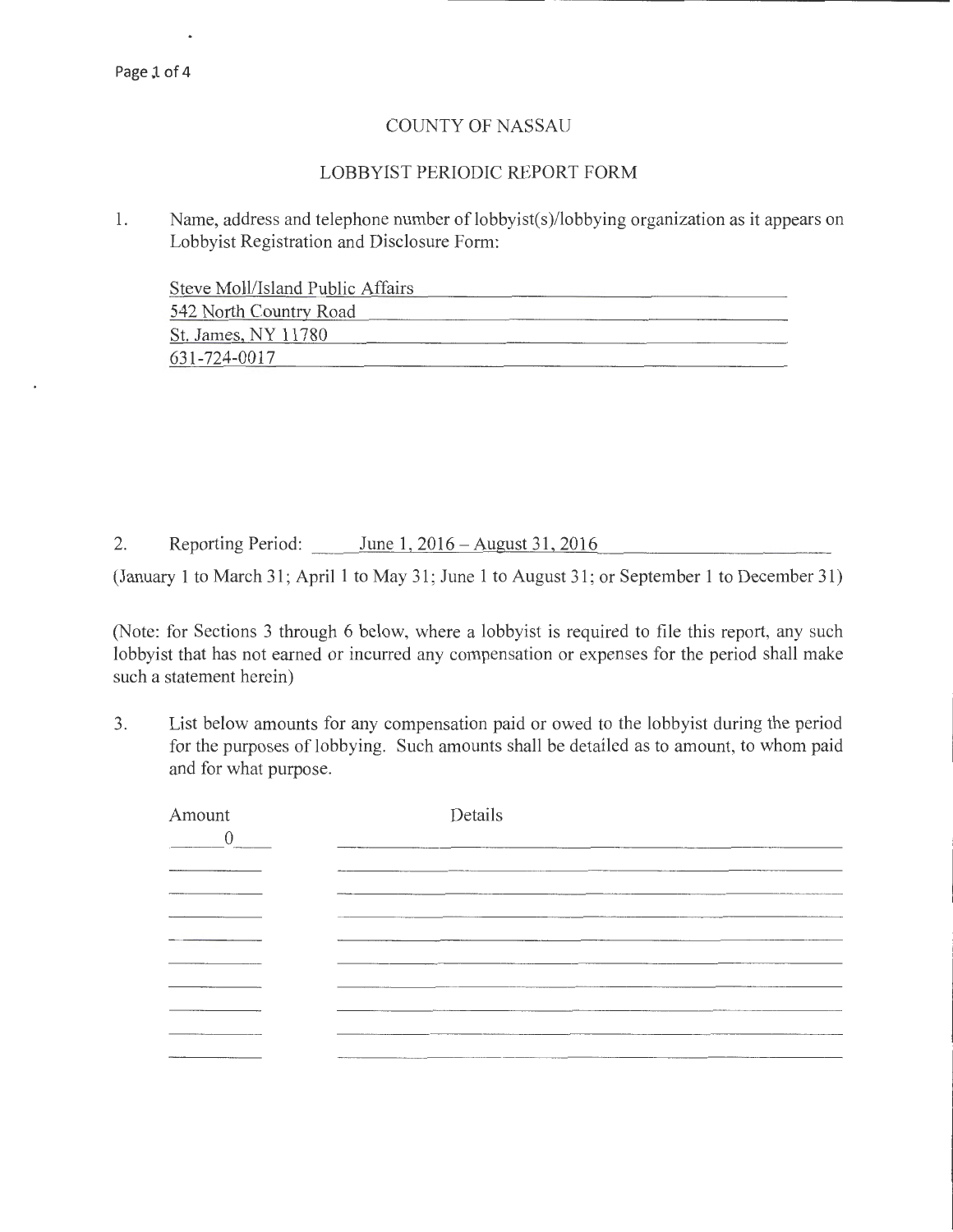$\mathcal{L}_\mathrm{c}$ 

4. List below the cumulative total amounts earned to date for lobbying year:

 $_0$ 

5. List below amounts for any expenses expended or incurred by the lobbyist during the period for the purposes of lobbying. Such amounts shall be detailed as to amount, to whom paid and for what purpose.

| Amount   | Details                                                   |
|----------|-----------------------------------------------------------|
|          |                                                           |
|          | ----<br>The same work and have been presented to the      |
|          | _________                                                 |
|          | --------                                                  |
|          | ______                                                    |
|          |                                                           |
|          |                                                           |
| ________ | <b>APPLAINING BISPERMENT APL &amp; LOCATION</b><br>______ |
|          | ________                                                  |

- 6. List below the cumulative total amounts expended to date for lobbying year:
	- $\begin{array}{c} 0 \end{array}$  , which is a set of  $\begin{array}{c} 0 \end{array}$  , which is a set of  $\begin{array}{c} 0 \end{array}$

(In lieu of completing 7 through 10 below, you may attach a copy of your Lobbyist Registration and Disclosure Form, provided the information has not changed.)

7. List whether and where the lobbyist(s)/lobbying organization is registered as a lobbyist (e.g. Nassau County, New York State):

Registered in New York State & Suffolk County

8. Name, address and telephone number of client(s) by whom, or on whose behalf, the lobbyist is retained, employed or designated.

| AT&T, 111 Washington Avenue, |                                           |
|------------------------------|-------------------------------------------|
| Albany NY, 12207             |                                           |
| 518-436-1089                 | <b>CONTRACTOR CONTRACTOR INCOME DO AN</b> |
|                              |                                           |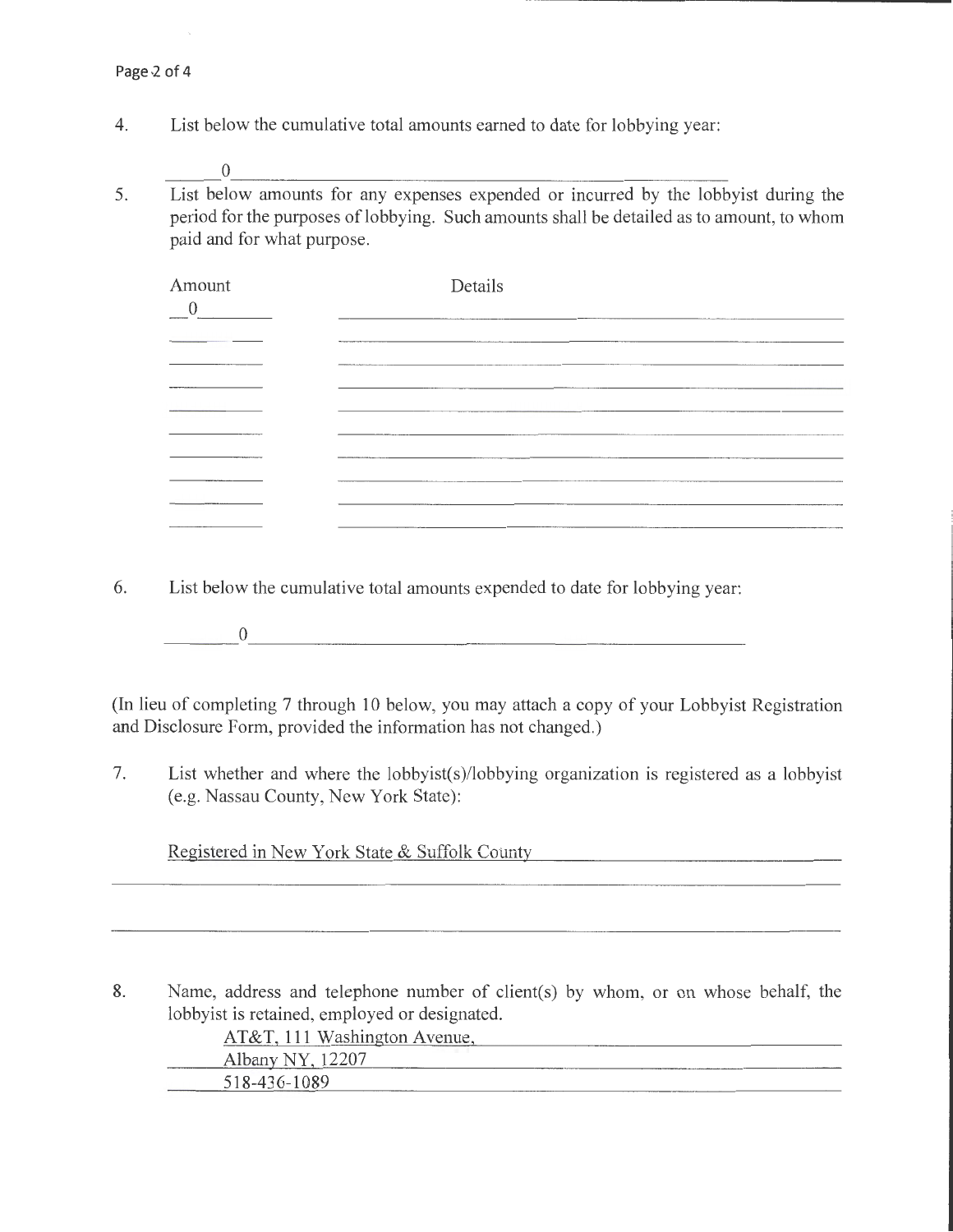-------------------------- -----

9. Describe lobbying activity conducted, or to be conducted, in Nassau County, and identify client(s) for each activity listed, during the Reporting Period.

Met with counsel regarding Clerk item #129-17, Ordinance 35-2017 An ordinance to regulate county rights-of-way in relation to utilities.

10. The name of persons, organizations or governmental entities before whom the lobbyist has lobbied during the period.

Christopher Ostuni, Majority Cousel, Nassau County Legislature

I understand that copies of this form will be sent to the Nassau County Department of Information Technology ("IT") to be posted on the County's website.

I also understand that upon termination of retainer, employment or designation I must give written notice to the County Attorney within thirty (30) days of termination.